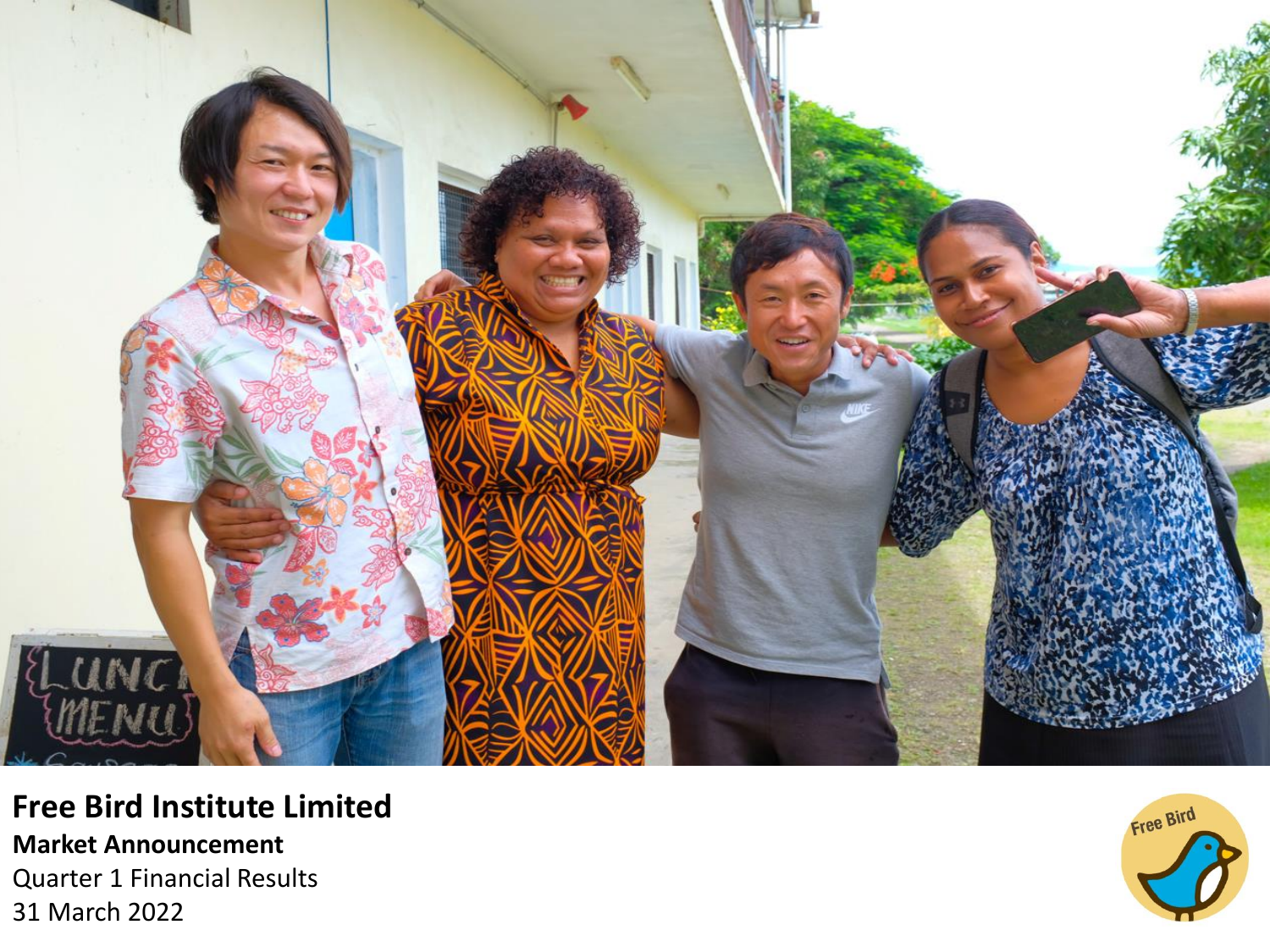#### **Free Bird Institute Limited Fiji Islands**

## **MARKET ANNOUNCEMENT**

This market announcement contains the unaudited financial results of Free Bird Institute Limited (FBL) for the three months period ended 31 March 2022. Where necessary, comparative results of the previous reporting periods have been re-classed to maintain consistency with the current period reporting.

This market announcement has been authorised for issue on 17 May 2022.

**Hiroshi Taniguchi Roqiqi Korodrau** Executive Chairman Company Secretary

P.o.Box 11065 Nadi Airport Fiji Islands Tel: 776-6603 | 672-0379 www.fbi.ac.fi Tin: 50-34876-0-7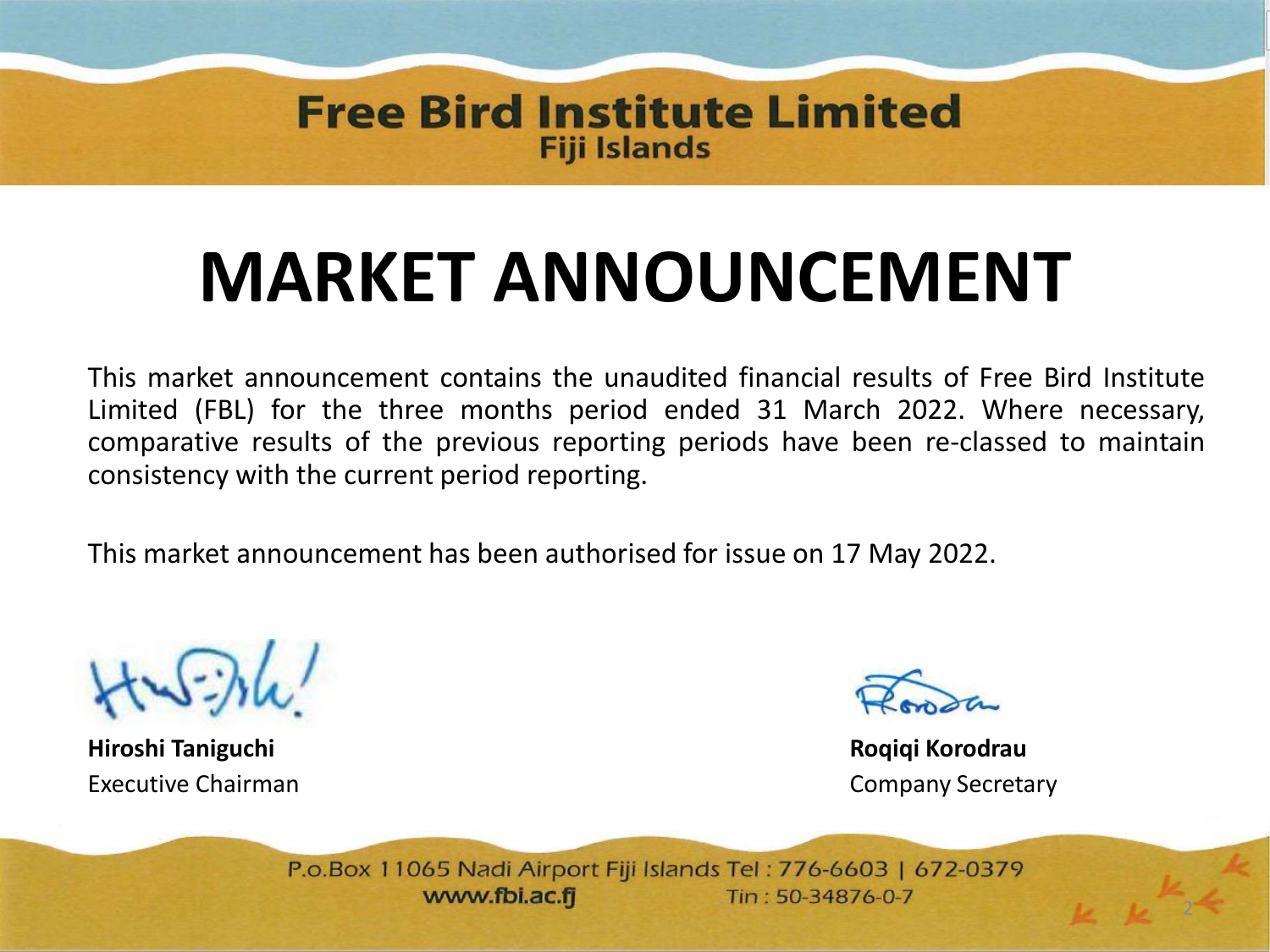### **Chief Financial Officer's Comments**



We are pleased to present the financial results for the first quarter of 2022.

Our sales have increased in the first quarter since the re-opening of our international borders in December 2021. The reduced number of days required for quarantine has also made our study abroad program much cheaper. This resulted in our service fee revenue increasing by 37% when compared to the same period last year. The total revenue has also increased by 24%.

While it seems that we may have finally crawled out of pandemic, our sales are still affected with the cancellation of direct flights to and from Japan. This means our students will have to find alternative routes to travel to Fiji which is slightly more costly when compared to the cost of direct flights.

In terms of expenditures, with the increased number of students, our expenditures have increased as well. Our total expenditures have increased by 8% mostly from the increase in homestay payments and visa payments to Immigration.

The weakening Japanese yen makes travel abroad more expensive. This has created a hindrance for our potential students who may defer their studies to wait for the Japanese yen to strengthen. Also, as a result, the unrealized and realized exchange losses recorded in Finance Cost has increased by 242%.

Despite this, our net profit after tax has increased by 62% to \$109,058.

Our financial position remains strong with adequate cashflows to service our liabilities and debts and cater for operational expenses.

On behalf of the Board and Management, we would like to thank all the shareholders for their continuous support in FBL.



**Roqiqi Korodrau** Chief Financial Officer  $\frac{3}{3}$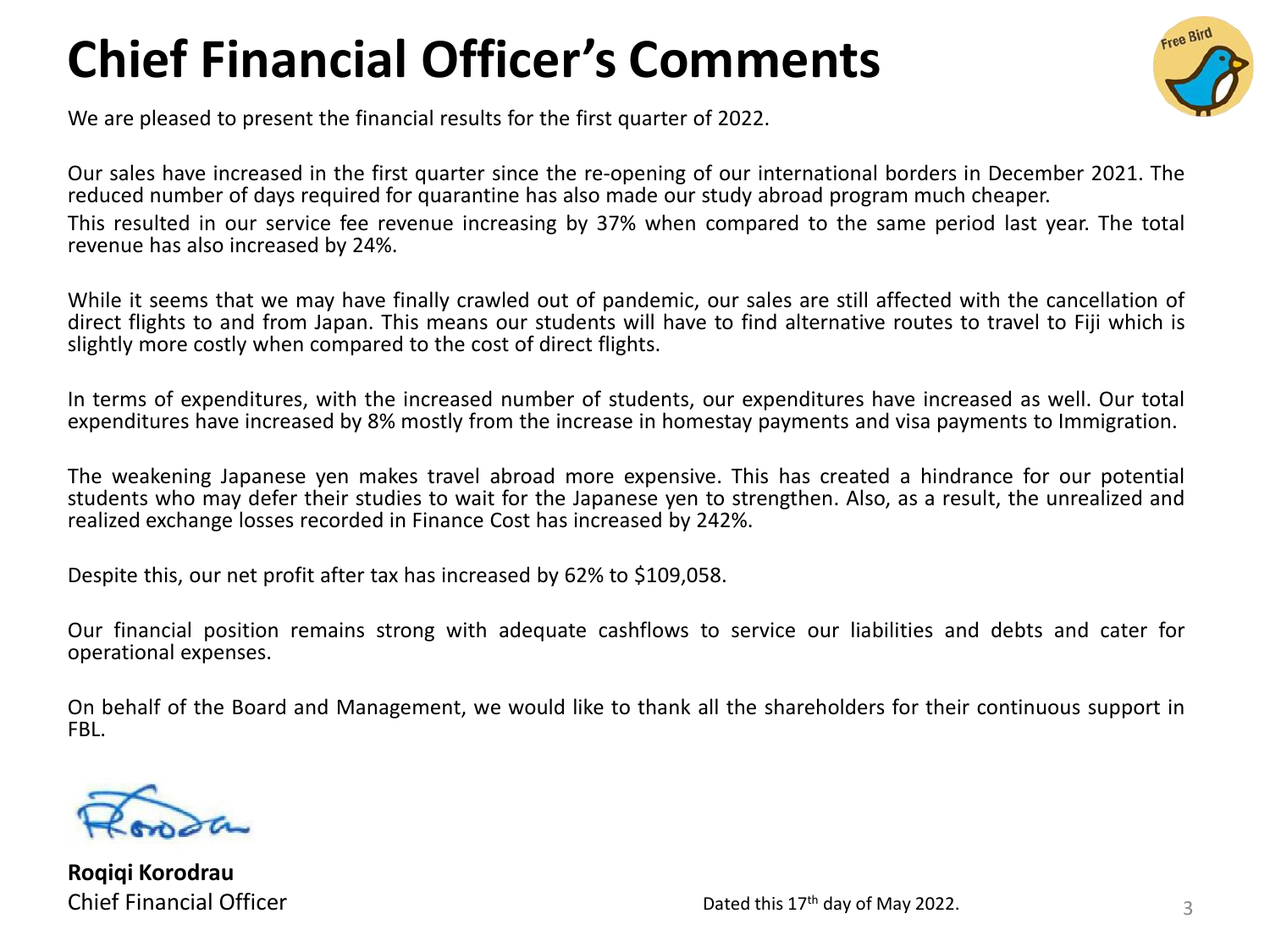#### **Statement of profit or loss and other comprehensive income**



|                                       | <b>Quarter 1 ended</b> | <b>Quarter 1 ended</b> |                |           |  |
|---------------------------------------|------------------------|------------------------|----------------|-----------|--|
|                                       | 31-Mar-22              | 31-Mar-21              |                | % Changes |  |
|                                       | (Unaudited)            | (Unaudited)            |                |           |  |
| Revenue                               |                        |                        |                |           |  |
| Service fees                          | 727,025                | 528,973                | 4 <sup>o</sup> | 37%       |  |
| <b>Recruitment Services</b>           |                        | 74,377                 | ₩              | $-100%$   |  |
|                                       | 727,025                | 603,350                | 4 <sup>N</sup> | 20%       |  |
| Other revenue                         |                        |                        |                |           |  |
| In-house insurance premiums           | 117,979                | 90,087                 | 4 <sup>o</sup> | 31%       |  |
| Other income                          | 43,378                 | 22,354                 | <b>AN</b>      | 94%       |  |
| <b>Total revenue</b>                  | 888,382                | 715,792                | 4 <sup>o</sup> | 24%       |  |
| <b>Expenses</b>                       |                        |                        |                |           |  |
| In-house insurance claims             | (4,918)                | (10, 372)              |                | $-53%$    |  |
| In-house insurance commission expense | (46, 439)              | (34, 425)              |                | 35%       |  |
| Direct operating expenses             | (227, 837)             | (193, 771)             |                | 18%       |  |
| Depreciation                          | (50, 493)              | (49, 255)              |                | 3%        |  |
| Personnel expenses                    | (285, 948)             | (293, 461)             |                | $-3%$     |  |
| Other expenses                        | (72, 858)              | (57, 699)              |                | 26%       |  |
| <b>Total expenses</b>                 | (688, 492)             | (638, 983)             |                | 8%        |  |
| Profit from operations                | 199,890                | 76,809                 | <b>AN</b>      | 160%      |  |
| Finance income                        | 11,947                 | 20,532                 | Ψ              | $-42%$    |  |
| Finance cost                          | (102, 779)             | (30,072)               |                | 242%      |  |
| Profit before tax                     | 109,058                | 67,269                 |                | 62%       |  |
| Income tax expense                    |                        |                        |                |           |  |
| Net profit after tax                  | 109,058                | 67,269                 | n <sub>N</sub> | 62%       |  |
| Earnings per share                    | 0.05                   | 0.03                   |                | 62%       |  |
| Net profit margin                     | 12%                    | 9%                     |                | 31%       |  |

**Key:-** Increase in revenue ЙÑ Decrease in revenue Decrease in expense Increase in expense **Quarter 1 (Q1)**: refers

to the period January to March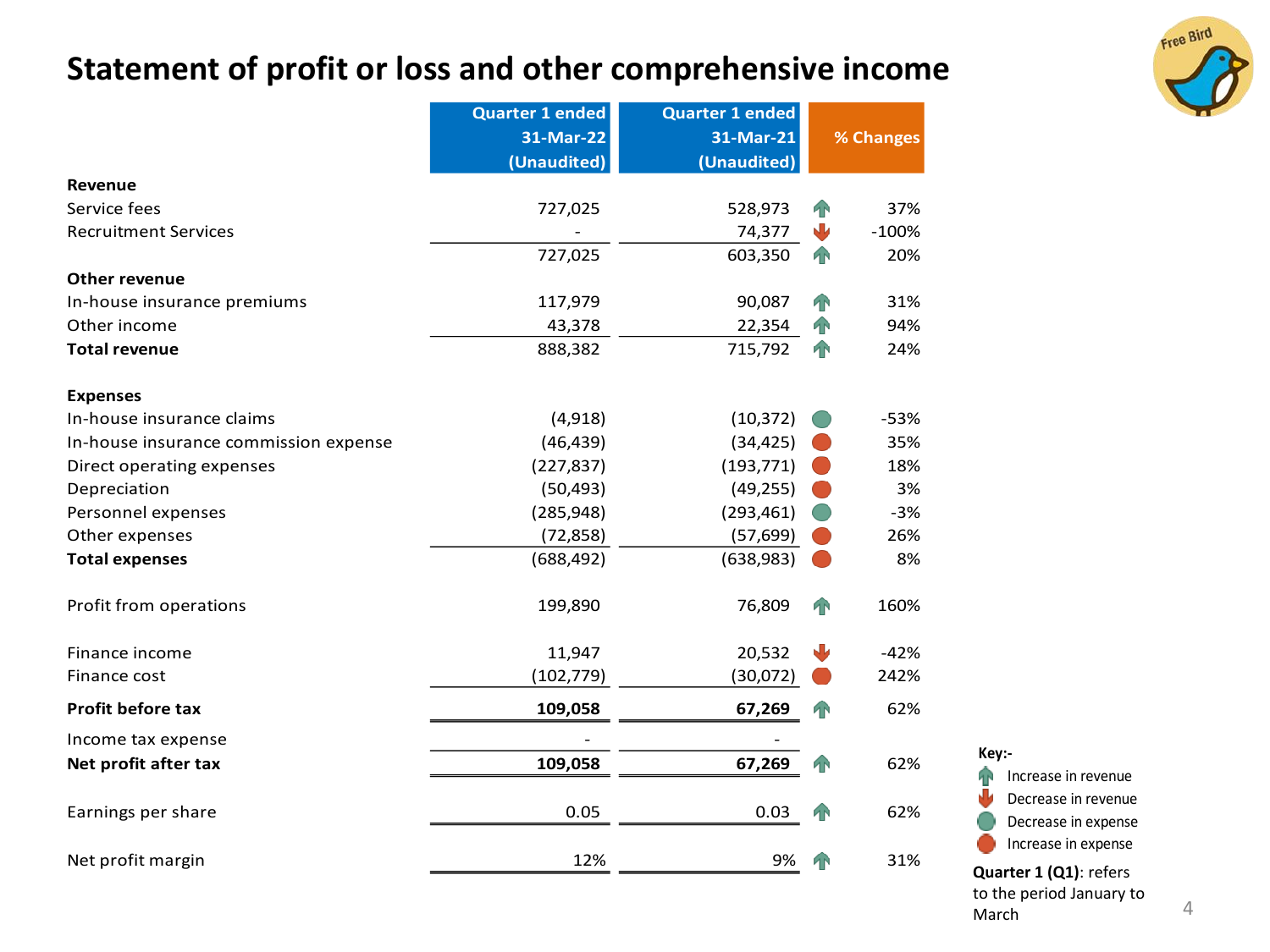#### **Statement of Financial Position**

|                                            | As at       | As at     | As at       | <b>Movements</b> |                | <b>Movements</b> |                |                          |
|--------------------------------------------|-------------|-----------|-------------|------------------|----------------|------------------|----------------|--------------------------|
|                                            | 31-Mar-22   | 31-Dec-21 | 30-Mar-21   |                  | from Dec 21 to |                  | from Mar 21 to |                          |
|                                            | (Unaudited) | (Audited) | (Unaudited) |                  | Mar 22         |                  | <b>Mar 22</b>  |                          |
| <b>Current assets</b>                      |             |           |             |                  |                |                  |                |                          |
| Cash and cash equivalents                  | 1,248,685   | 2,728,951 | 1,008,980   | Ŵ                | -54%           | 4 <sup>o</sup>   | 24%            |                          |
| Trade and other receivables                | 1,238,078   | 905,367   | 1,634,391   | <b>AN</b>        | 37%            | ψ                | $-24%$         |                          |
| Prepayments                                | 82,818      | 49,735    | 46,665      | <b>TN</b>        | 67%            | n <sub>n</sub>   | 77%            |                          |
| Term deposits                              | 1,741,646   | 541,646   | 1,741,018   | TN               | 222%           | 4 <sup>o</sup>   | 0%             |                          |
| Current tax assets                         | 58,070      | 41,572    | 33,717      | T                | 40%            | n                | 72%            |                          |
| <b>Total current assets</b>                | 4,369,298   | 4,267,271 | 4,464,771   | <b>AN</b>        | 2%             | ψ                | $-2%$          |                          |
| <b>Non-current assets</b>                  |             |           |             |                  |                |                  |                |                          |
| Trade and other receivables                | 84,529      | 84,529    | 84,529      | J                | 0%             | $\mathbf{U}$     | 0%             |                          |
| Term deposits                              | 53,480      | 74,435    | 51,934      | ₩                | $-28%$         | 4N               | 3%             |                          |
| <b>Equity investments</b>                  | 21,400      | 21,400    | 21,500      | 4                | 0%             | $\mathbf{U}$     | 0%             |                          |
| Right of use assets                        | 1,014,692   | 1,034,602 | 1,094,512   | ىل               | $-2%$          | ψ                | $-7%$          |                          |
| Property, plant and equipment              | 1,791,182   | 1,799,289 | 1,809,033   |                  | 0%             | ₩                | $-1%$          |                          |
| Deferred tax asset                         | 19,503      | 19,503    | 1,591       | 4                | 0%             | n                | 1126%          |                          |
| <b>Total non-current assets</b>            | 2,984,785   | 3,033,758 | 3,063,099   | ىل               | -2%            | J                | $-3%$          |                          |
| <b>Total assets</b>                        | 7,354,083   | 7,301,029 | 7,527,870   | <b>AN</b>        | 1%             | ψ                | $-2%$          |                          |
| <b>Current liabilities</b>                 |             |           |             |                  |                |                  |                |                          |
| Trade and other payables                   | 148,165     | 122,149   | 81,075      |                  | 21%            |                  | 83%            |                          |
| <b>Contract Liabilities</b>                | 24,717      | 24,481    | 23,000      | $\blacksquare$   | 1%             |                  | 7%             |                          |
| Payable to related parties                 | 20,821      | 36,846    | 24,598      | $\bigcirc$       | $-43%$         |                  | $-15%$         |                          |
| Interest bearing borrowings                | 6,068       | 127,604   | 295,909     |                  | -95%           |                  | $-98%$         |                          |
| In-house insurance liabilities             | 305,740     | 236,168   | 278,954     |                  | 29%            |                  | 10%            |                          |
| Lease liabilities                          | 46,751      | 58,679    | 46,751      | $\blacksquare$   | $-20%$         |                  | 0%             |                          |
| <b>Employee benefits</b>                   | 16,862      | 16,868    | 15,095      |                  | 0%             |                  | 100%           |                          |
| <b>Total current liabilities</b>           | 569,124     | 622,795   | 765,382     |                  | -9%            |                  | $-26%$         |                          |
| <b>Non-current liabilities</b>             |             |           |             |                  |                |                  |                |                          |
| Lease liabilities                          | 1,056,327   | 1,058,665 | 1,112,293   | $\bigcirc$       | 0%             |                  | $-5%$          |                          |
| Interest-bearing borrowings                |             |           | 33,133      |                  |                |                  | $-100%$        |                          |
| <b>Total non-current liabilities</b>       | 1,056,327   | 1,058,665 | 1,145,426   |                  | 0%             |                  | $-8%$          | Key:-                    |
| <b>Total liabilities</b>                   | 1,625,451   | 1,681,460 | 1,910,808   |                  | -3%            |                  | $-15%$         | Increase in asset/equity |
| Shareholders' equity                       |             |           |             |                  |                |                  |                | Decrease in asset/equity |
| Share capital                              | 3,159,671   | 3,159,671 | 2,000,000   | ♦                | 0%             | n                | 58%            | Decrease in liability    |
| Retained earnings                          | 2,313,724   | 2,204,661 | 3,361,825   | 4                | 5%             | ₩                | $-31%$         | Increase in liability    |
| Equity contribution reserve                | 255,237     | 255,237   | 255,237     | $\mathbf T$      | 0%             | <b>AN</b>        | 0%             |                          |
| <b>Total shareholders' equity</b>          | 5,728,632   | 5,619,569 | 5,617,062   | 4                | 2%             | <b>AN</b>        | 2%             | 5                        |
| Total shareholders' equity and liabilities | 7,354,083   | 7,301,029 | 7,527,870   | ИŃ               | 1%             |                  | $-2%$          |                          |

Free Bird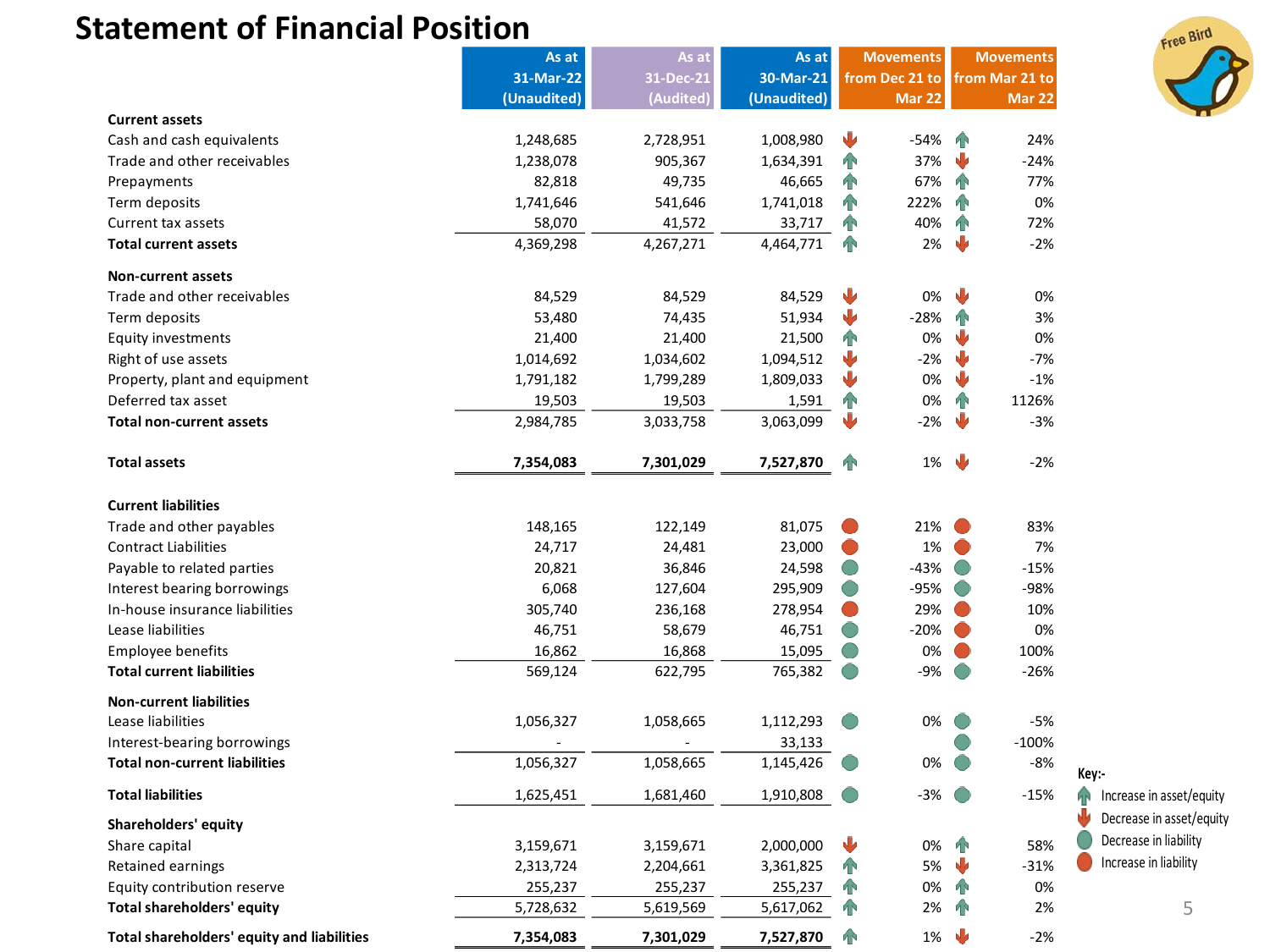#### **Statement of Cash flows**



|                                                             | <b>Three months ended</b> | <b>Year ended</b> | <b>Three months ended</b> |
|-------------------------------------------------------------|---------------------------|-------------------|---------------------------|
|                                                             | 31-Mar-22                 | 31-Dec-21         | 31-Mar-21                 |
|                                                             | (Unaudited)               | (Audited)         | (Unaudited)               |
| <b>Operating activities</b>                                 |                           |                   |                           |
| Receipts from customers                                     | 406,528                   | 2,759,337         | 202,132                   |
| Payment to suppliers and employees                          | (619, 278)                | (2,841,900)       | (956, 418)                |
| In-house insurance premiums received                        | 59,703                    | 284,476           |                           |
| In-house insurance claims paid                              | (4,918)                   | (23, 795)         | (10, 372)                 |
| Interest received                                           | 16,833                    | 203,888           | 137,233                   |
| Income tax paid                                             | (16, 498)                 | (68, 645)         | (35)                      |
| Interest paid                                               |                           |                   | (7,502)                   |
| Net cash (used in)/ from operating activities               | (157, 629)                | 313,361           | (634, 962)                |
| <b>Investing activities</b>                                 |                           |                   |                           |
| Acquisition of property, plant and equipment                | (22, 475)                 | (76,906)          | (4,206)                   |
| (Investments in)/receipts from term deposit                 | (1,200,000)               | 1,197,826         | 20,955                    |
| Net cash (used in)/ from investing activities               | (1, 222, 475)             | 1,120,920         | 16,749                    |
| <b>Financing activities</b>                                 |                           |                   |                           |
| Dividends paid                                              |                           | (340, 329)        |                           |
| Advance to related parties                                  | (17, 495)                 |                   | (21,088)                  |
| Repayments of interest bearing borrowings during the period |                           |                   | (73, 493)                 |
| Payment of lease liabilities                                | (15, 842)                 | (90, 333)         | (13,092)                  |
| Net used in financing activities                            | (33, 337)                 | (430, 662)        | (107, 673)                |
|                                                             |                           |                   |                           |
| Net (decrease)/increase in cash and cash equivalents        | (1,413,441)               | 1,003,619         | (725, 886)                |
| Effects of movement in exchange rates on cash held          | (66, 825)                 | (35, 355)         | (25, 821)                 |
| Cash and cash equivalents at the beginning of the period    | 2,728,951                 | 1,760,687         | 1,760,687                 |
| Cash and cash equivalents at the end of the period          | 1,248,685                 | 2,728,951         | 1,008,980                 |